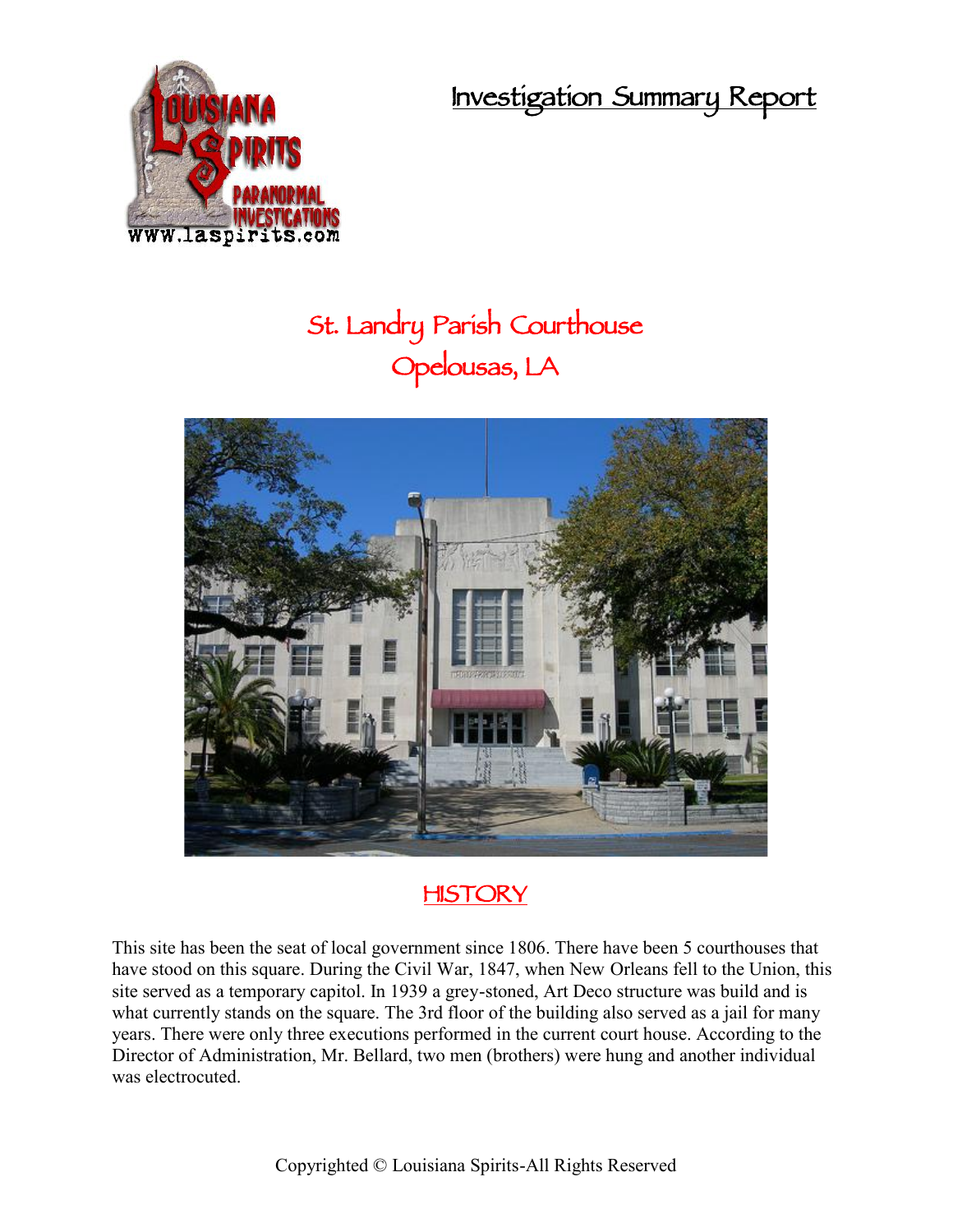## **CLAIMS**

One of the staff claims she witnessed two men walking up the staircase late one evening after the building has been closed. When she investigated she found no one. Some individuals hear the old, broken elevator running late at night. Several people claim to hear bangs and knocks late at night. Mr. Donnie, the maintenance man for the court house said he was working one evening and felt a cold rush of air pass him.

#### **INVESTIGATION**

There were 4 investigators for this location; Jennifer, Elissa, Charles and myself. Our investigation started with a long walkthrough with Mr. Bellard and Mr. Donnie. During the walkthrough of the jail area two of our investigators heard a "growl" which later was caught on recorder. After our walkthrough we began to set up our equipment. We placed a camera shooting down the jail hallway, one was placed in the hanging room, another was set up in the courtroom and the last was placed in the old engine room for the broken elevator. While setting up the equipment several of the investigators heard banging sounds and knocks. These noises were investigated but nothing was found.

During our investigation we carried digital recorders, digital cameras, recorders, K-2 Meters, EMF/Temperature Meter. At one point while in the old elevator engine room, Jenn and myself heard footsteps in gravel outside the broken window. We all immediately headed for the door to the roof and investigated. There was nothing there and no way to reach the roof from the street. These footsteps were caught on our digital recorder.

## **EVIDENCE**

There was an interesting audio clip recorded that evening of a strange and unknown grunt or growl. As you will hear, the sound was audible to the investigators and they were unknown to find its origin.

## **SUMMARY**

This was a very interesting and exciting investigation. We experienced knocks, bangs, a growl, footsteps and several pieces of physical evidence. The building itself is absolutely beautiful. We would like to extend a special thanks to Mr. Bellard for setting this investigation up and making us all feel at home. (Thanks for the fresh coffee) We would like to thank Mr. Donnie for all of his assistance.

## **FOLLOW-UP INVESTIGATION**

LaSpirits returned to the St. Landry Parish Courthouse in historic Opelousas, LA on July 24, 2010. Jennifer Broussard, Marci Lee and Elissa Lehnhardt were joined by Aaron Benoit, Danita Moreland, Abby Ford, and Martin Delatte. While investigating the main courtroom, we heard creaks, knocks, voices, whispers breaths and what sounded like the gavel being hit at the bench. We caught several EVPs in the main courtroom and have included them. They include a what